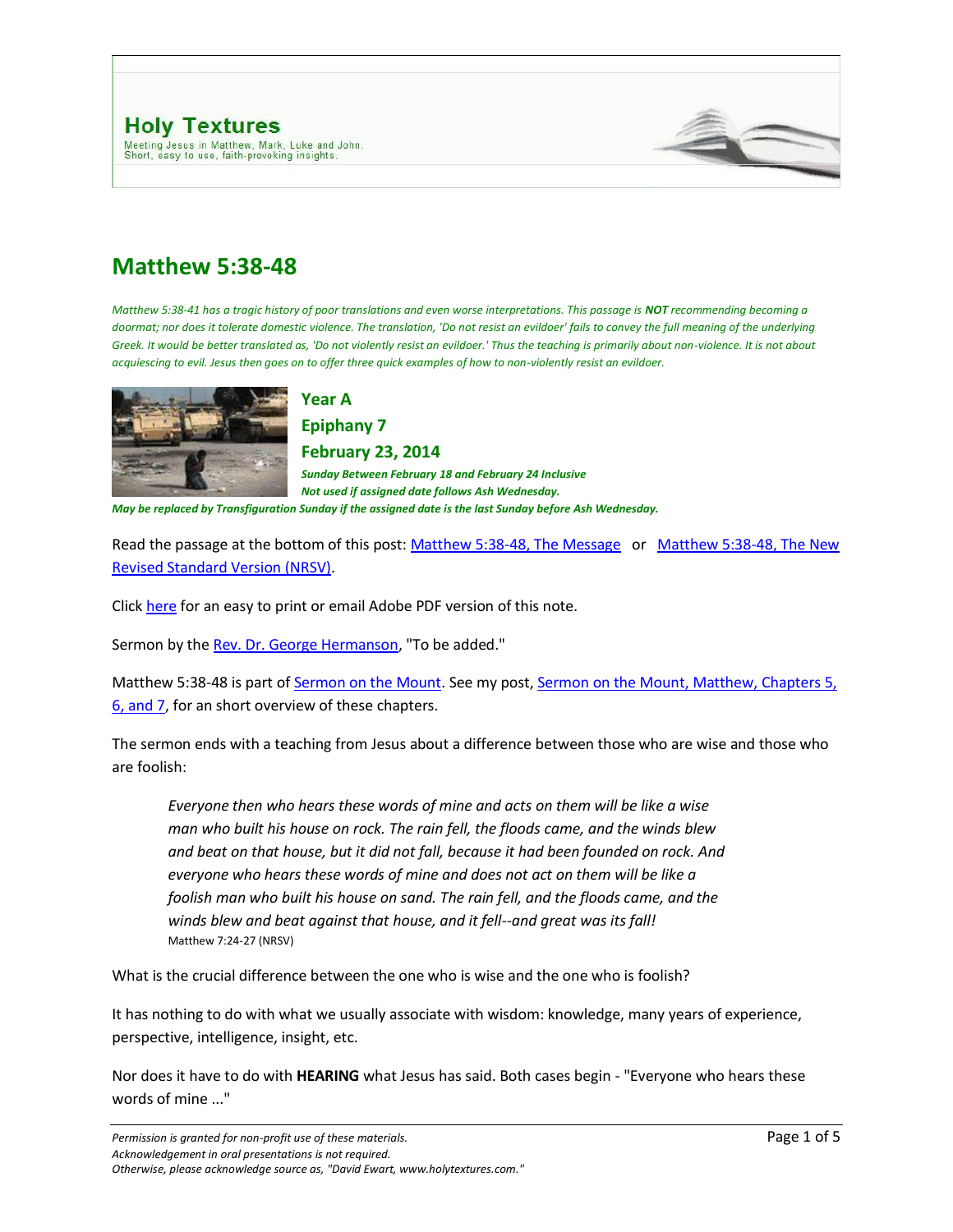



The difference between being either wise or foolish is in **ACTING** or **NOT** acting.

It is not enough for us to hear these words of Jesus; to study them; to be inspired by them; to have hopes / aspirations / dreams based on them. We must **ACT** on them; practice them; live them in our everyday lives.

So whatever passage we read from the Sermon on the Mount, we must hear it with one question in mind:

*What must I DO to make this the bedrock of how I live?*

**Matthew 5:38-41** has a tragic history of poor translations and even worse interpretations.

*You have heard that it was said, 'An eye for an eye and a tooth for a tooth.' But I say to you, Do not resist an evildoer. But if anyone strikes you on the right cheek, turn the other also; and if anyone wants to sue you and take your coat, give your cloak as well; and if anyone forces you to go one mile, go also the second mile.*

This passage is **NOT** recommending becoming a doormat; nor does it tolerate domestic violence.

First of all, the translation, "Do not resist an evildoer" fails to convey the full meaning of the underlying Greek. It would be better translated as, "Do not **violently** resist an evildoer." Thus the teaching is primarily about non-violence. It is not about acquiescing to evil.

Jesus then goes on to offer three quick examples of how to non-violently resist an evildoer - in fact, of how to publicly shame and mock an evildoer.

These passages are tragically mis-interpreted because we have forgotten the original society in which Jesus gave these teachings. When Jesus says, "If anyone ..." he and his listeners knew instantly and exactly who that "anyone" was. The behaviours Jesus describes - slapping the right cheek; suing; forcing to go a mile were not the kind of things "anyone" could do. They were the kind of things only a privileged few could do and did - to the crowds who were listening to Jesus.

 **Slapping the right cheek.** This was done by Masters to their servants and slaves. It was always done by hitting with the back of the right hand across the right cheek. The blow was about asserting status and power over the other. This is not about random violence or fighting among friends or enemies. It is about rank, privilege and power.

And to preserve one's honour - one's public standing - it is crucial everything must be done according to the socially accepted protocols. The slave must obediently stand facing you without external coercion. You must strike only the right cheek; and only with the back of the right hand. Any variation on this would demonstrate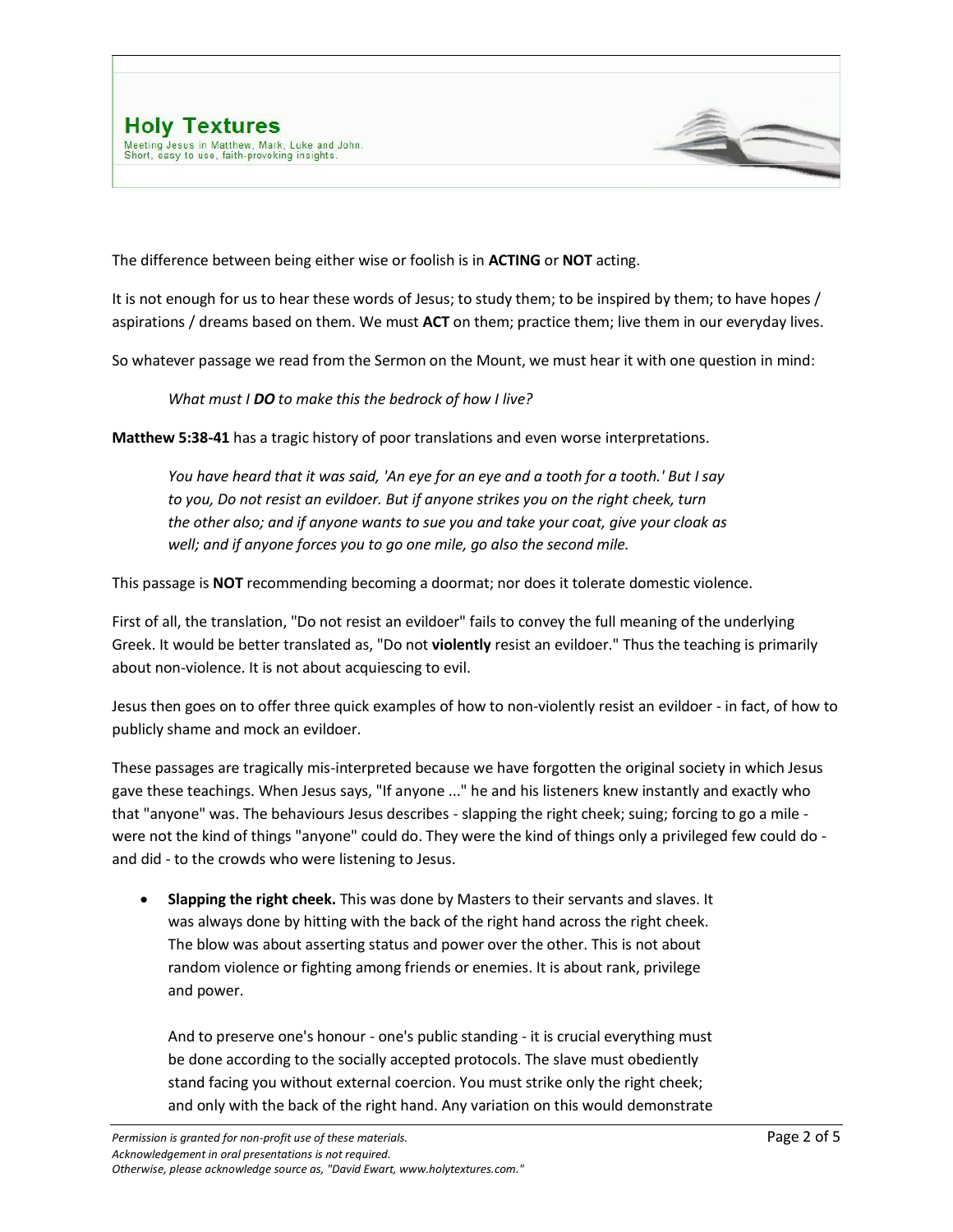

that you were not in control; would be a public loss of face.

Now imagine your overlord has just slapped you on your right cheek, and without saying a word you silently turn your head to expose your left cheek. It appears that you are becoming doubly subservient; doubly accepting your master's authority over you. But you are actually rendering your master powerless!

Turning your head hides your right cheek and presents your left cheek. But the angle of your head will be such that the master can see, but cannot strike your left cheek *with the back of his right hand.* Try this with a friend and you'll see what happens.

Doing this would publicly expose the master to shame and ridicule. You would appear to be meek and servile; obediently waiting for a second blow. But the Master would be totally helpless. His only options would be to hit you with the *palm* of his right hand, or use his left hand, or walk away. All three would cause him to lose face.

- **Sue you.** Peasants did not sue one another. Again this is about the privileged abusing the poor. Since peasants quite literally only owned the clothes on their backs, being sued for your coat was being sued for the only thing you owned except for your underwear! Which is what a "cloak" means. Being seen in your underwear is shameful for you. So why not publicly expose the shame which allows someone with wealth and privilege to take away the only thing a poor person owns by going naked! Give him your underwear. Let him explain why you are naked.
- **Forced to go a mile.** Soldiers were allowed to conscript civilians to carry their packs, but only for a mile. However, this was no minor inconvenience for anyone who worked and fed their family day by day. Walking a mile with a heavy pack and then back again would mean missing that day's labour, and therefore that day's food for the family. Offering to go a second mile publicly exposes the unjust hardship of being forced to go even one mile, but does so in a way that seems to cooperate while at the same time brings shame and ridicule on the ones doing the forcing.

**Verse 42 - Begging and Borrowing.** Then, as now, begging and borrowing were complex social interactions that involve negotiating honour and shame, social respect and status, and money. Notice that the teaching here is directed to those who have - and not to the have-nots. The effect of this is to break down the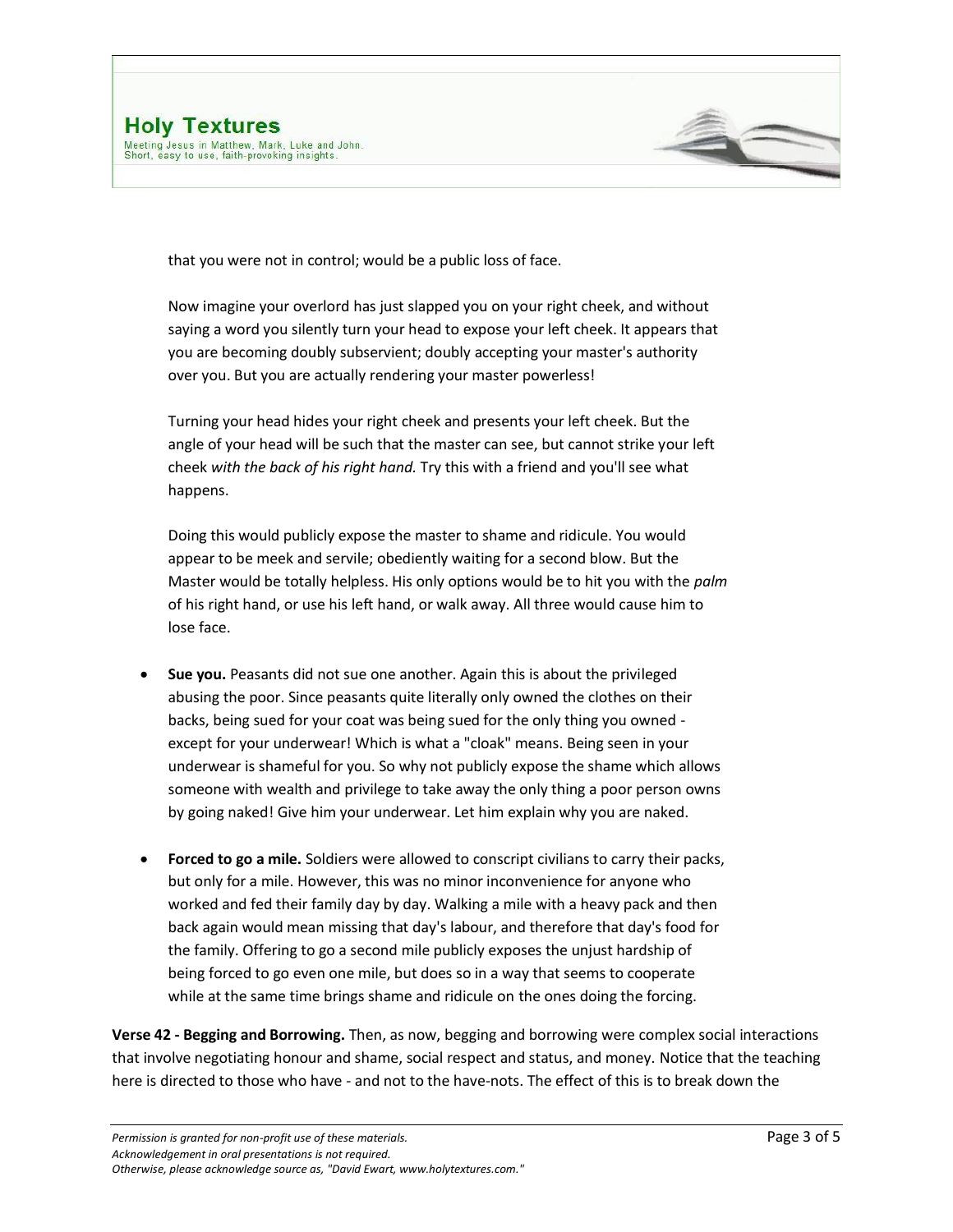

customary social barriers between those who have and those who do not. It changes the social relationship to one of kinship. Jesus is telling us to treat beggars and borrowers as if they were our closest family.

**Verses 43 to 48 - Attachment to All.** *(Verse 42 above actually introduces the theme elaborated in these verses, and so the paragraph break should come at Verse 41.)*

Bruce Malina and Richard Rohrbaugh (Page 380; see footnote below.) once again helpfully comment that at the time of Jesus "love" and "hate" were **NOT** understood in terms of internal emotional states, feelings, or attitudes. Jesus is not asking us to "feel the love" toward our enemies.

*Persons (at the time of Jesus) had little concern for things psychological. ...words referring to an internal state always connote a corresponding external expression as well. For example ... "to covet" always involved the attempt to take what one desired, hence the word is best translated "to steal."*

And so "to love" our enemies does **NOT** mean to try and feel affection for them.

It means to be attached to them; to be devoted to them; to be loyal to them; to be bonded with them; to join one's fate with theirs; to seek for their welfare, their fair and just treatment. And to behave outwardly in ways that correspond with our inner attachment.

Yikes. Maybe it would be easier to try and merely like our enemies.

However, as Jesus points out, God treats God's enemies - the evil and the unrighteous - the same as God's friends - the good and the righteous. Ought we not do the same?

And if we are kind only to those we are close to, aren't we simply repeating what those we hate also do? Where's the merit in doing that?

As others have already said about this passage: There is no path to love; love is the path.

I like the way Eugene Peterson's, *The Message* (see below), sums this up:

*In a word, what I'm saying is, Grow up. You're kingdom subjects. Now live like it. Live out your God-created identity. Live generously and graciously toward others, the way God lives toward you.*

### David Ewart,

#### [www.holytextures.com](http://www.holytextures.com/)

Historical background information in this post is drawn primarily from Social-Science Commentary on the Synoptic Gospels, see link below, pages 46-47, 380-81.